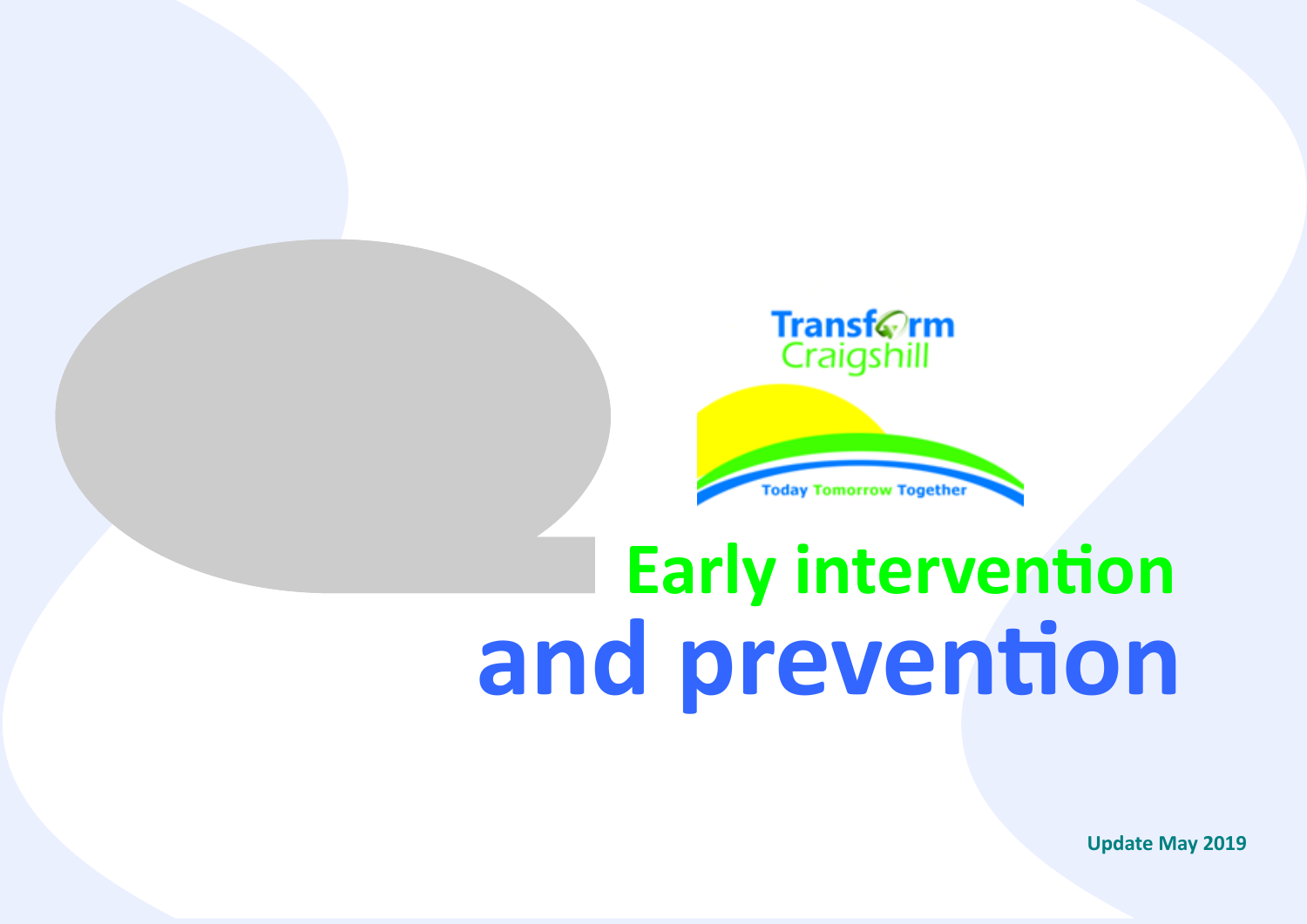### **challenges**

# **Early intervention and prevention**

Early intervention and prevention priorities emerging from community consultation, statistics, profiling and mapping of services and organisations

child development,





with pre school families





Expectations & relationships High levels of Smoking



No local anti-natal Low breastfeeding rates



at 27-30 month check,



Transport to support at Inveralmond CHS











For breastfeeding mums to feel comfortable in the café



Having a safe place to store resources to deliver in the area



Domestic abuse support for pre school families

FNP linking in with community activity to promote community

Teeth decay in



Playgroup not having an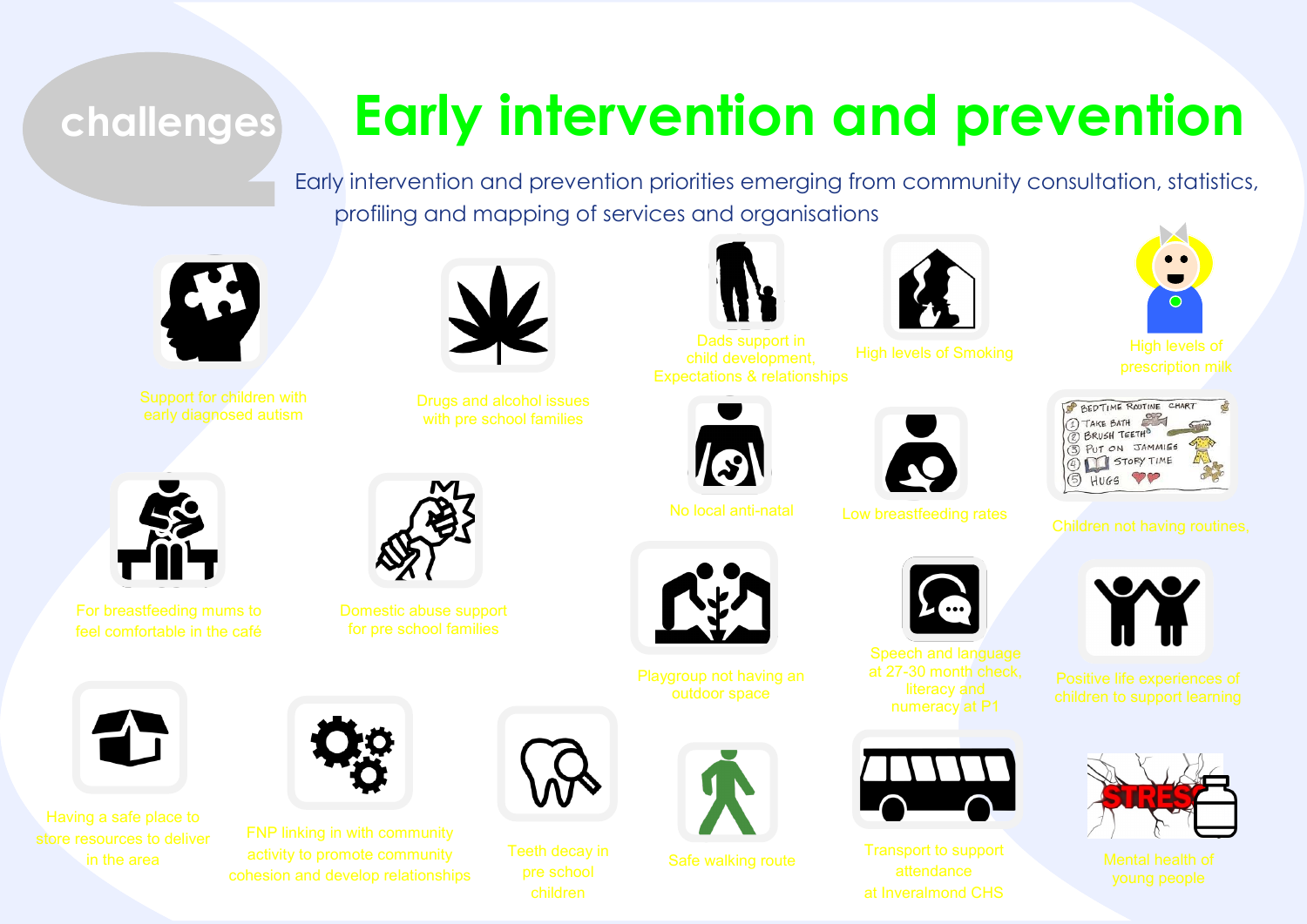#### **Transf**@rm Craigshill

**Today Tomorrow Together** 

# **Early intervention and prevention**

- Ante natal and post natal involvement
- Speech and language
- Literacy and numeracy
- Life experiences of children
- Affordable activities for children
- Affordable activities for families during holiday periods
- Access to services and education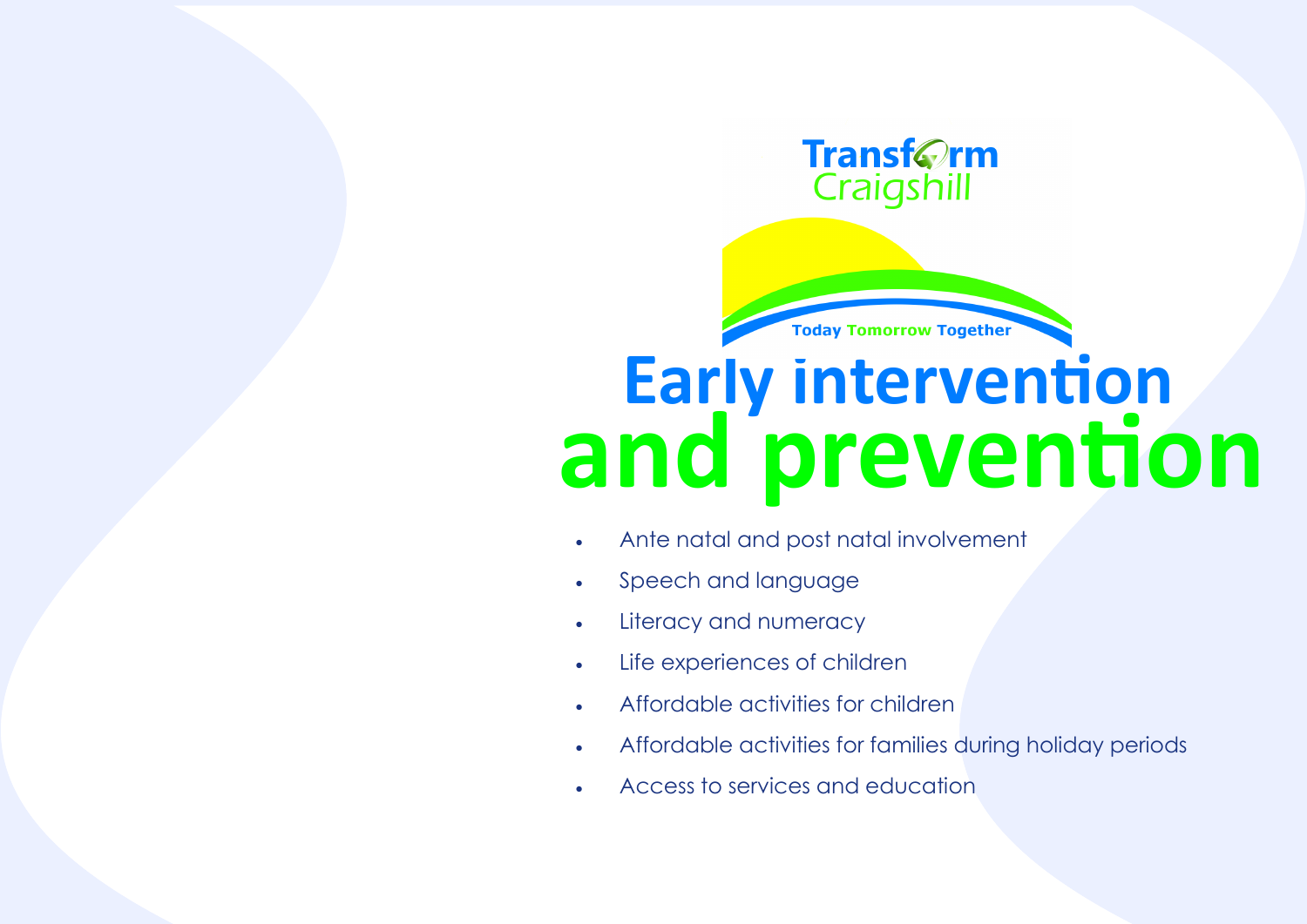

## **Antenatal & postnatal involvement**

| Key Issues /needs identified:                                                                                                                                                           |                                                                                                                                                     |  |  |  |  |  |
|-----------------------------------------------------------------------------------------------------------------------------------------------------------------------------------------|-----------------------------------------------------------------------------------------------------------------------------------------------------|--|--|--|--|--|
| <b>Current position:</b>                                                                                                                                                                | Outcome:                                                                                                                                            |  |  |  |  |  |
| Presently anti natal classes are provided in another area. Attendees from<br>Craigshill are minimal and not within the worst 20& SIMD. Engagement in<br>postnatal activities is minimal | Families attending local Antenatal and postnatal care is delivered locally within<br>group settings as a rolling programme and with a support group |  |  |  |  |  |
| <b>Baseline evidence and measures</b>                                                                                                                                                   | <b>Local Plan outcome indicators</b>                                                                                                                |  |  |  |  |  |
| No of attendees /families at ante natal classes, postcode recoded                                                                                                                       | Short term: antenatal classes re-established in Craigshill                                                                                          |  |  |  |  |  |
| No of                                                                                                                                                                                   | Medium term: a suite of sessions aimed at family learning at ante natal<br>stage is running with attendees including from 20% worst SIMD            |  |  |  |  |  |

#### **How this fits into:**

**The Local Outcome Improvement Plan:** We live in resilient, cohesive and safe communities. We live longer, healthier lives and have reduced health inequalities.

|   | WLCPP Anti poverty strategy 2018-23 'Taking Action for Change'                                                                |                                                                                                                               |
|---|-------------------------------------------------------------------------------------------------------------------------------|-------------------------------------------------------------------------------------------------------------------------------|
|   | Targeting services to reduce inequalities                                                                                     | <b>Outcome 1:</b> maximise financial resources of households on low incomes                                                   |
| ▪ | Shifting resources upstream to deliver preventable measures<br>Ensuring that we obtain the maximum impact for our expenditure | <b>Outcome 5:</b> low income households are able to access services and be<br>socially and financially included               |
|   |                                                                                                                               | <b>Outcome 7:</b> reduce the number of children living in relative poverty                                                    |
|   |                                                                                                                               | <b>Outcome 8:</b> increase opportunities for local people to fully participate in their<br>communities and bring about change |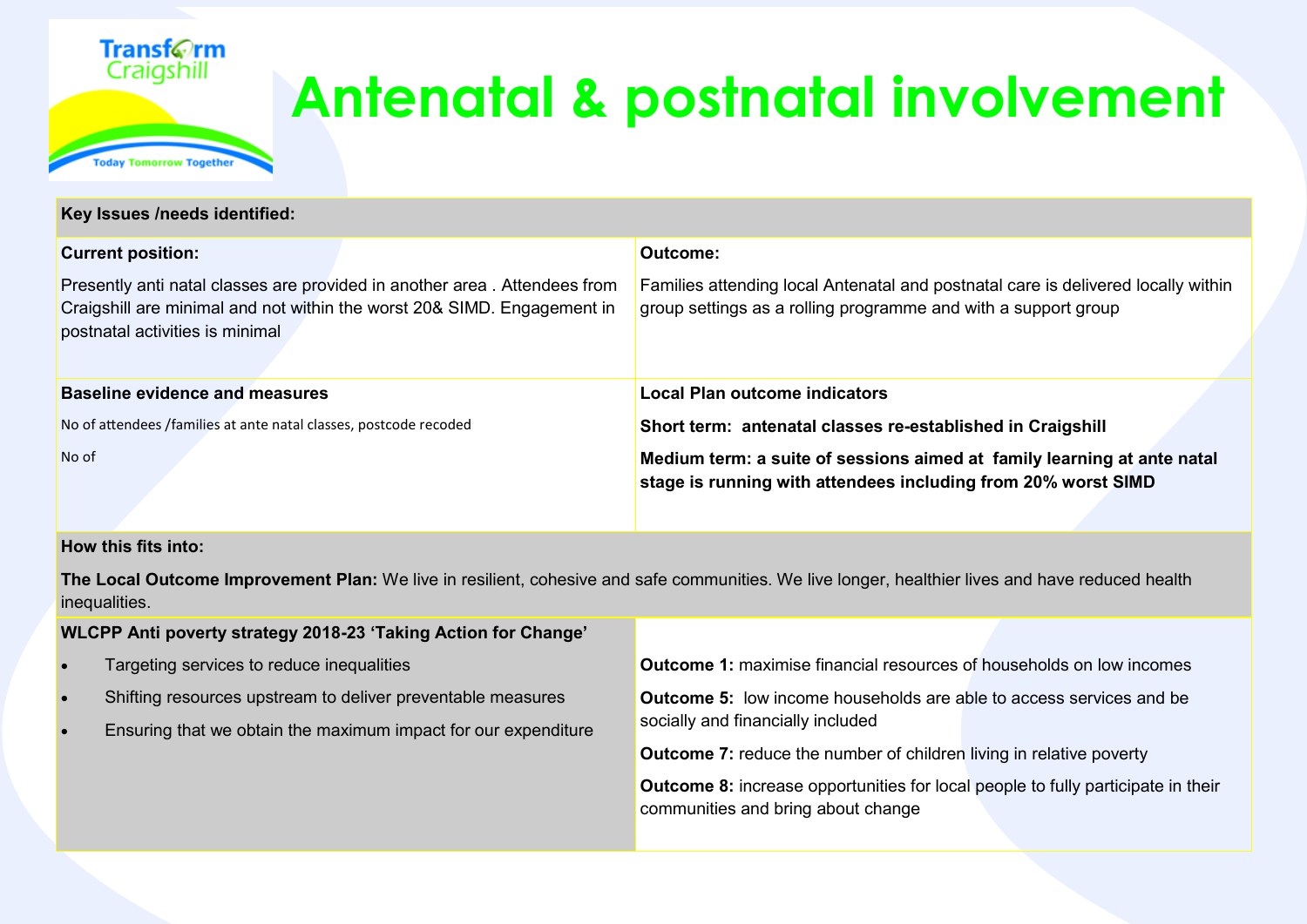### **Ante natal & post natal involvement**

| <b>Outcome required</b>                                                                                  | What do we need to<br>do       | How are we going to do it                                                                                                                                                                                                                                   | What do we need<br>(resources) to do it       | Who is going to do it                                                                              | <b>Timeframe</b> | How will we know we are succeeding? out-<br>come indicator/outputs                                                                                                                                                   |
|----------------------------------------------------------------------------------------------------------|--------------------------------|-------------------------------------------------------------------------------------------------------------------------------------------------------------------------------------------------------------------------------------------------------------|-----------------------------------------------|----------------------------------------------------------------------------------------------------|------------------|----------------------------------------------------------------------------------------------------------------------------------------------------------------------------------------------------------------------|
| Families to-be and<br>new families access<br>services and activities<br>antenatally and post-<br>natally |                                | Find out amount of<br>live births per year<br>Mapping undertaken<br>Bring key organisa-<br>tions and services<br>together to identify<br>current gaps<br>Pre birthing support<br>developed locally that<br>complements best<br>start<br>Monitored including |                                               | Reg officer<br>Daisy Drop In<br>Mid wives, PIMAP,<br>Kidzeco, Almond<br>Housing? Adult<br>learning |                  | 84 live births in 2017. This has been increas-<br>ing by 10 each year from 2015<br>Mapping of local support activities of ante<br>natal and post natal<br>Early years session on 10th May at Kidz n<br>Kin delivered |
|                                                                                                          | Meet with adult learn-<br>ing, | From gaps identified and<br>potential sessions                                                                                                                                                                                                              | Adult learning team<br>Venue-Daisy Drop<br>In | Adult learning/<br>Midwife/Daisy drop<br>in                                                        |                  | Family learning Sessions running in baby<br>brain development and relaxation talking to<br>bump                                                                                                                      |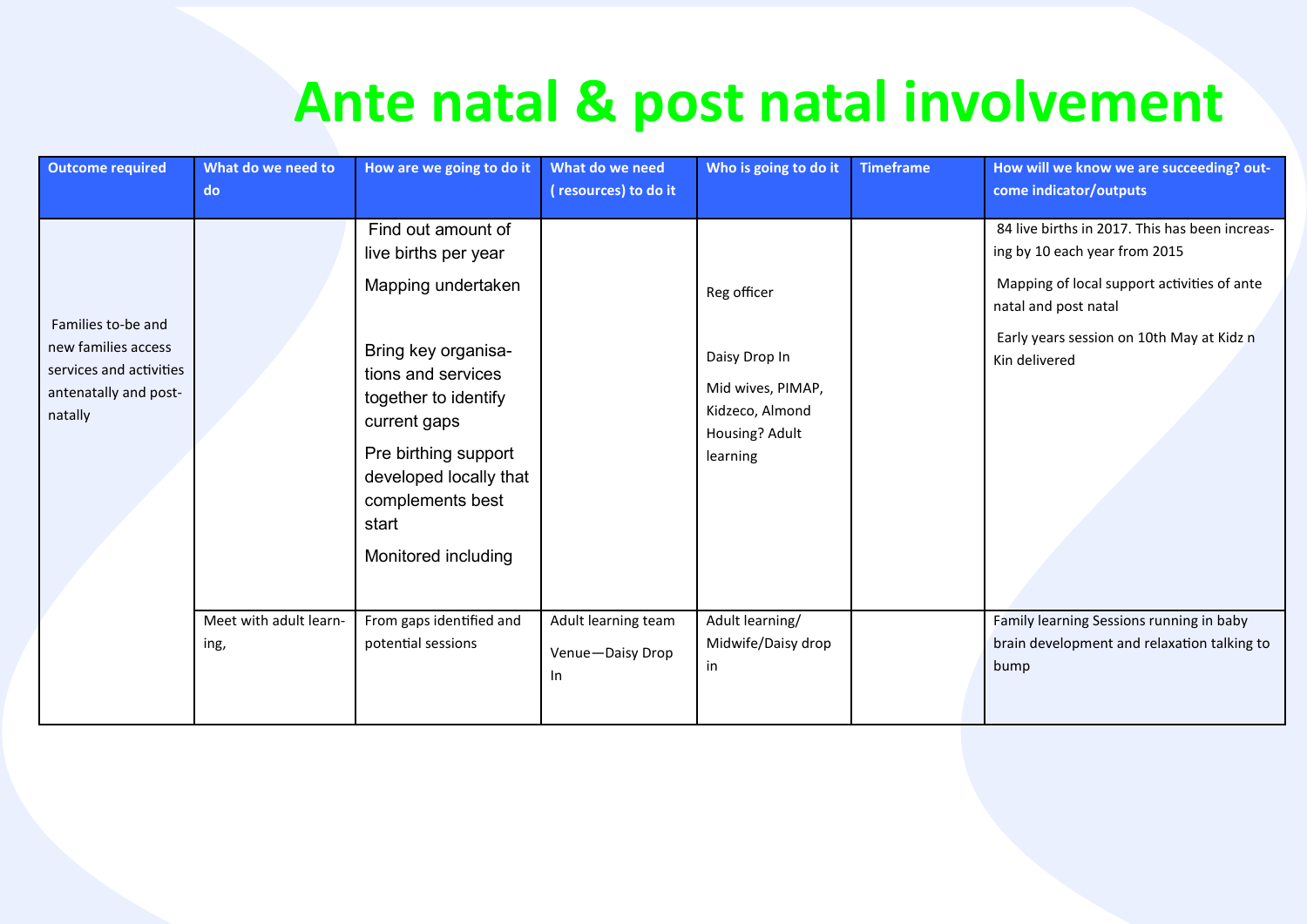# **Mapping: antenatal and postnatal services**

| Services/organisations | <b>Monday</b> | <b>Tuesday</b> | <b>Wednesday</b> | Thursday | Friday | Saturday | Sunday |
|------------------------|---------------|----------------|------------------|----------|--------|----------|--------|
|                        |               |                |                  |          |        |          |        |
|                        |               |                |                  |          |        |          |        |
|                        |               |                |                  |          |        |          |        |
|                        |               |                |                  |          |        |          |        |
|                        |               |                |                  |          |        |          |        |
|                        |               |                |                  |          |        |          |        |
|                        |               |                |                  |          |        |          |        |
|                        |               |                |                  |          |        |          |        |
|                        |               |                |                  |          |        |          |        |
|                        |               |                |                  |          |        |          |        |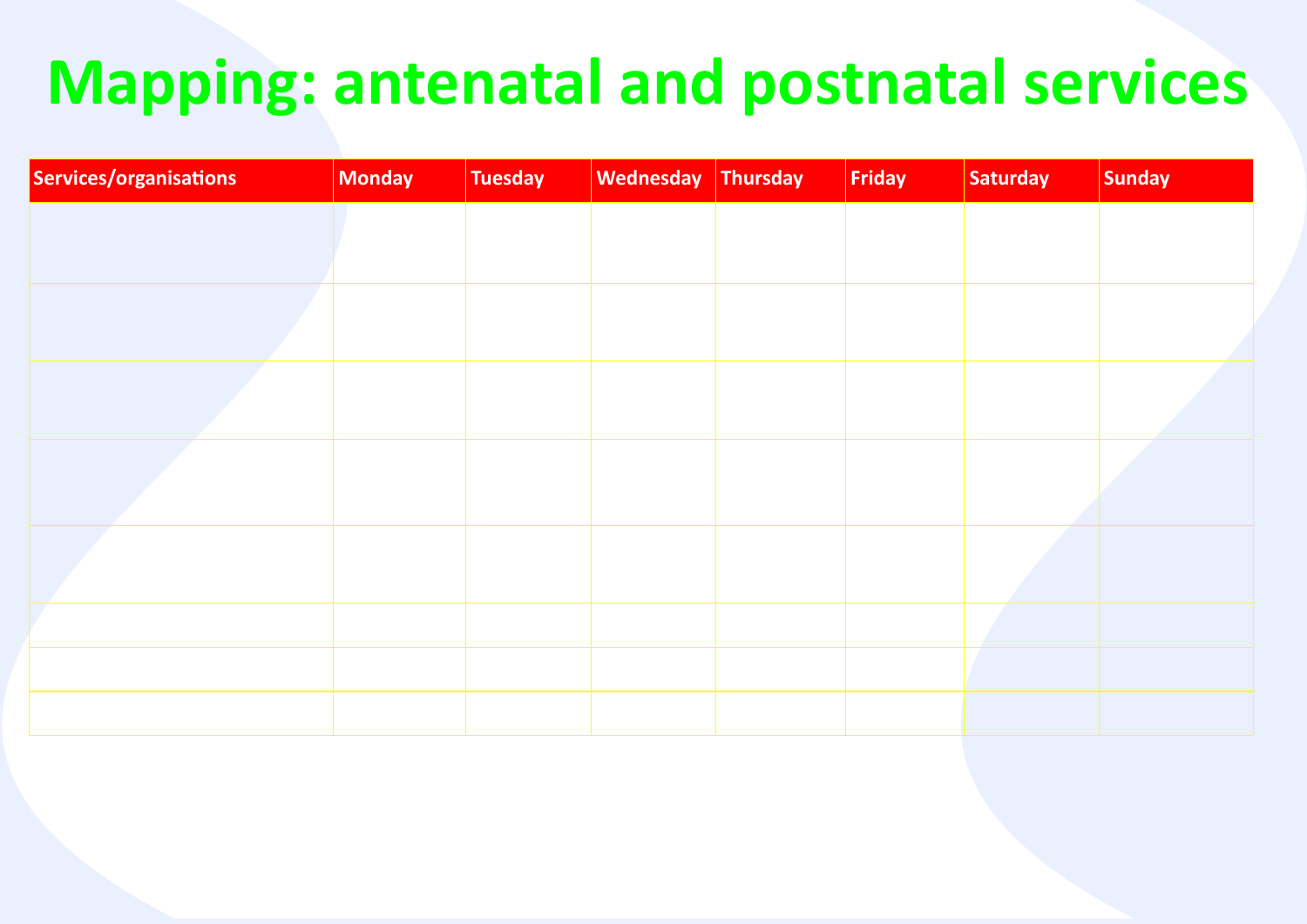

# **Speech and language**

| Key Issues /needs identified:                                                                                                                                                                                                                                        |                                                                                                                                                                  |
|----------------------------------------------------------------------------------------------------------------------------------------------------------------------------------------------------------------------------------------------------------------------|------------------------------------------------------------------------------------------------------------------------------------------------------------------|
| <b>Current position:</b>                                                                                                                                                                                                                                             | <b>Outcome:</b>                                                                                                                                                  |
| Children at 27 -30 month check are presenting with poor speech and<br>language. Through Pupil equity Fund many resources has been put in<br>place to support pupils within nursery, primary and high school settings.<br>The gap in services is pre birth to 2 years | Children are reaching their developmental milestones in speech and language<br>and literacy and numeracy                                                         |
| <b>Baseline evidence and measures</b>                                                                                                                                                                                                                                | Local Plan outcome indicators                                                                                                                                    |
| 36% of SLC(YoB2012) (Speech, language, Communication) new/previous concerns for 27<br>-30 month reviews in Craigshill 2014-2015 (WL20.8%)<br>6.49% of SLC referrals for all 27-30 month (YoB 2012) reviews in Craigshill 2014-2015 (WL<br>4.3%                       | <b>Short term:</b> families participating in post natal activity<br><b>Medium term:</b> Children reaching their developmental milestones at 15 month<br>HV check |
| <b>How this fits into:</b>                                                                                                                                                                                                                                           |                                                                                                                                                                  |

**The Local Outcome Improvement Plan:** We live in resilient, cohesive and safe communities. We live longer, healthier lives and have reduced health inequalities.

| WLCPP Anti poverty strategy 2018-23 'Taking Action for Change' |  |  |
|----------------------------------------------------------------|--|--|
| Targeting services to reduce inequalities                      |  |  |
| Shifting resources upstream to deliver preventable measures    |  |  |
| Ensuring that we obtain the maximum impact for our expenditure |  |  |
|                                                                |  |  |
|                                                                |  |  |
|                                                                |  |  |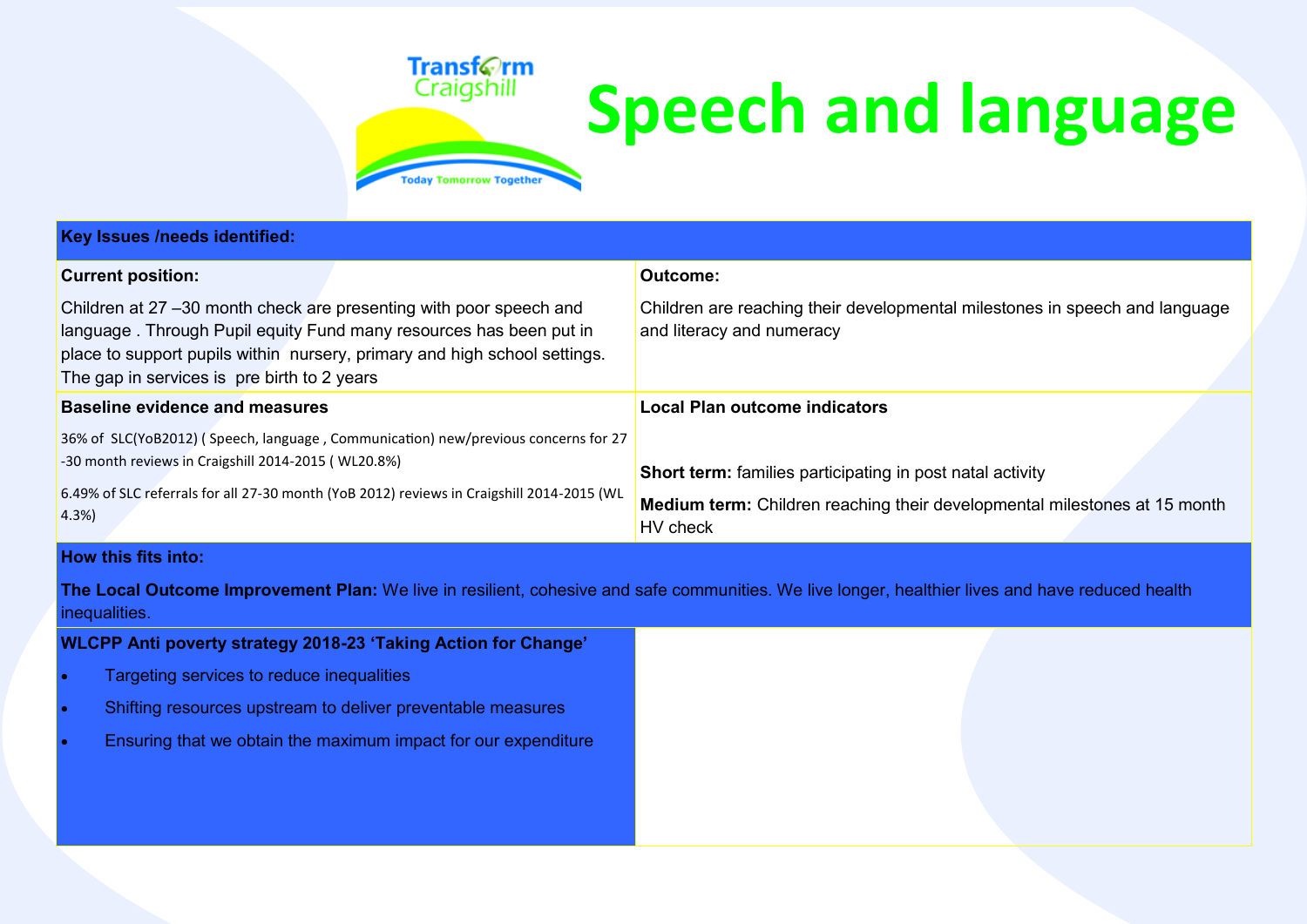### Transf©rm<br>Craigshill



**Today Tomorrow Together** 

| Outcome required                                                                                                        | What do we need to                                                                                                                        | How are we going to do it                                                                                                                                                                                                                                                                                                                                                                                                                                                                                                                                      | What do we need                                                                          | Who is going to do it                                                                                                                                                                  | <b>Timeframe</b> | How will we know we are succeeding? out-                                  |
|-------------------------------------------------------------------------------------------------------------------------|-------------------------------------------------------------------------------------------------------------------------------------------|----------------------------------------------------------------------------------------------------------------------------------------------------------------------------------------------------------------------------------------------------------------------------------------------------------------------------------------------------------------------------------------------------------------------------------------------------------------------------------------------------------------------------------------------------------------|------------------------------------------------------------------------------------------|----------------------------------------------------------------------------------------------------------------------------------------------------------------------------------------|------------------|---------------------------------------------------------------------------|
|                                                                                                                         | do                                                                                                                                        |                                                                                                                                                                                                                                                                                                                                                                                                                                                                                                                                                                | (resources) to do it                                                                     |                                                                                                                                                                                        |                  | come indicator/outputs                                                    |
| Children have<br>reached their devel-<br>opmental milestones<br>in speech and lan-<br>guage at the 27-30<br>month check | Enable all almond<br>housing tenant to<br>have the opportunity<br>to take up the Imagi-<br>nation library books<br>for children 0-5 years | Registering at the daisy<br>has a column on the form<br>to ask if they are almond<br>housing tenants<br>Ask in the playgroup for it<br>to be on the registration<br>form<br>Create a referral pathway<br>to enable the Imagination<br>project to access Daisy<br>clients and increase up-<br>take<br>Additional support<br>and actions devel-<br>oped to support<br>Speech and language<br>and early literacy<br>from pre birth to 3<br>years<br>Look at funding for<br>dual language books<br>& for books for pre<br>school children not in<br>Almond housing | admin<br>Create a dialogue<br>between agencies<br>and create a clear<br>workable pathway | Almond housing,<br>Daisy Drop In, Daisy<br>playgroup<br>Daisy, Almond hous-<br>ing<br>Daisy drop In<br><b>Almond Housing</b><br><b>Health Visitors</b><br>Adult learning<br>volunteers | September 2018   | Increase uptake of the imagination project<br>with almond housing tenants |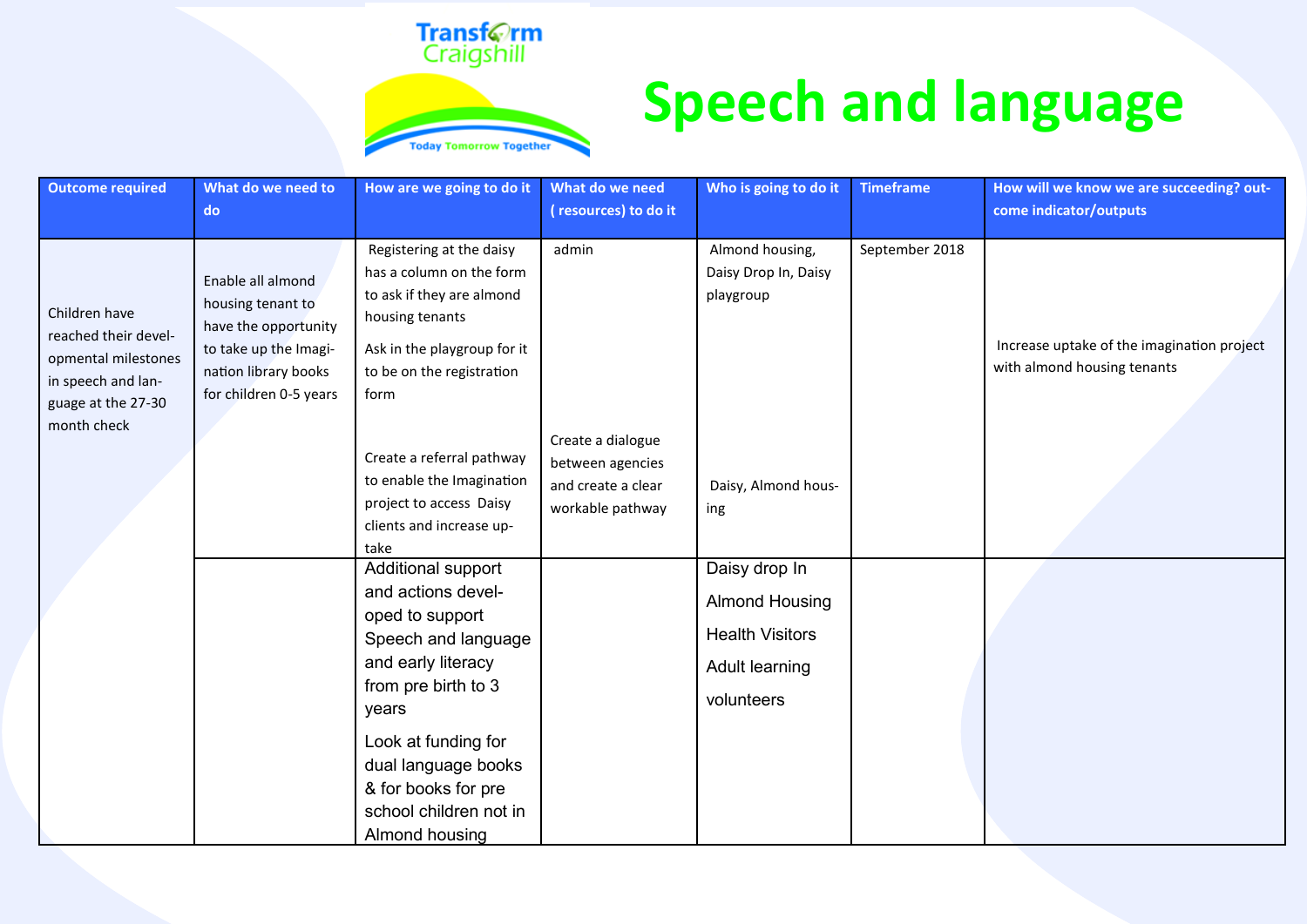## **Mapping: activities to support speech and language**

| Services/organisations        | <b>Monday</b> | Tuesday | <b>Wednesday</b> | Thursday | Friday | Saturday | <b>Sunday</b> |
|-------------------------------|---------------|---------|------------------|----------|--------|----------|---------------|
| <b>Book Bugs</b>              |               |         |                  |          |        |          |               |
| <b>Almondbank Library</b>     |               |         |                  |          |        |          |               |
| Imagination library           |               |         |                  |          |        |          |               |
| <b>Almond housing tenants</b> |               |         |                  |          |        |          |               |
| Singing and music             |               |         |                  |          |        |          |               |
| Daisy drop in                 |               |         |                  |          |        |          |               |
|                               |               |         |                  |          |        |          |               |
|                               |               |         |                  |          |        |          |               |
|                               |               |         |                  |          |        |          |               |
|                               |               |         |                  |          |        |          |               |
|                               |               |         |                  |          |        |          |               |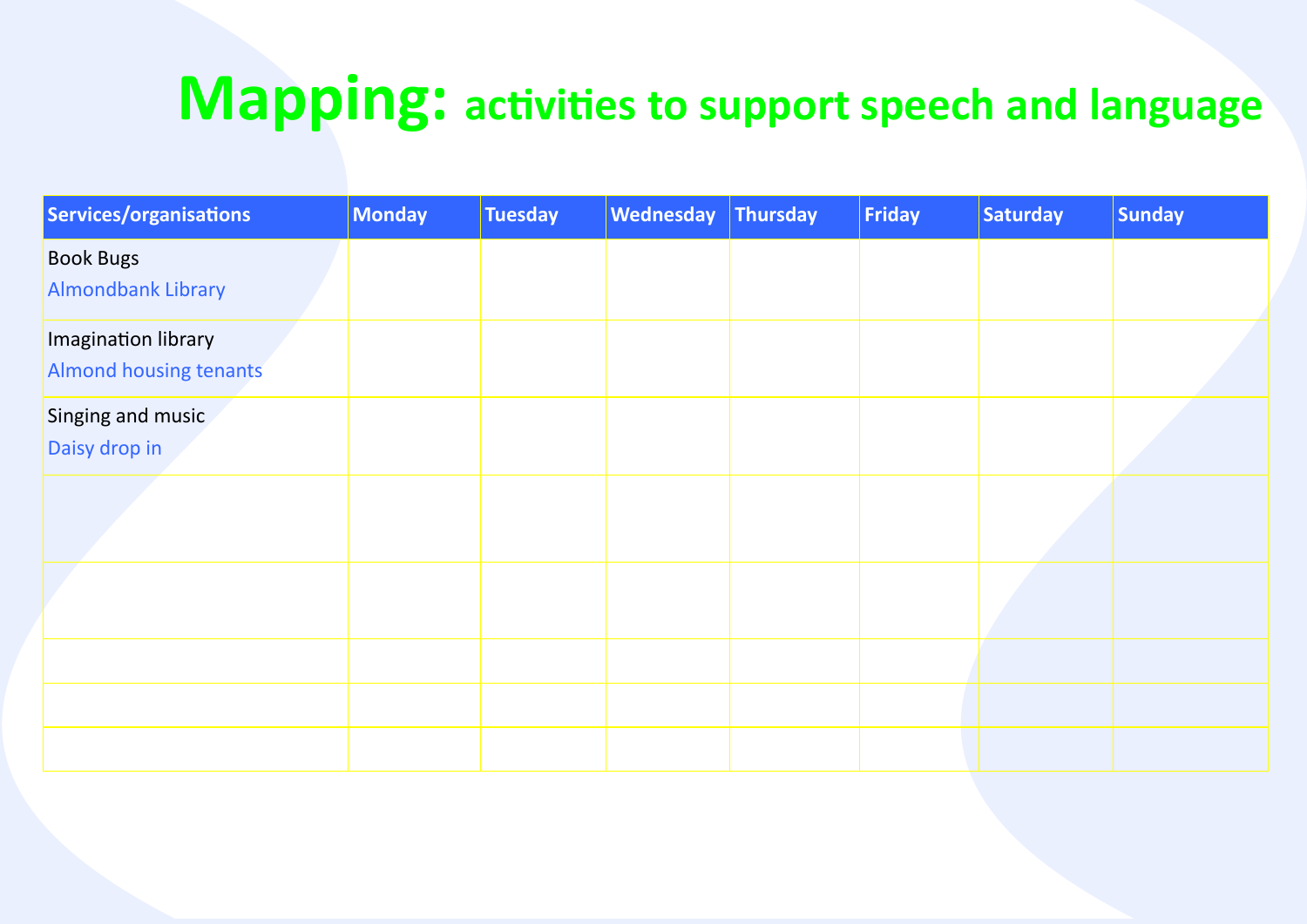

### **Early literacy and numeracy skills**

| Key Issues /needs identified:                                                                                                                                                                                                                                                                                                                                                                                                                                                                                                                                                                                                                                                                         |                                                                                                                                      |  |  |  |  |  |
|-------------------------------------------------------------------------------------------------------------------------------------------------------------------------------------------------------------------------------------------------------------------------------------------------------------------------------------------------------------------------------------------------------------------------------------------------------------------------------------------------------------------------------------------------------------------------------------------------------------------------------------------------------------------------------------------------------|--------------------------------------------------------------------------------------------------------------------------------------|--|--|--|--|--|
| <b>Current position:</b>                                                                                                                                                                                                                                                                                                                                                                                                                                                                                                                                                                                                                                                                              | Outcome:                                                                                                                             |  |  |  |  |  |
|                                                                                                                                                                                                                                                                                                                                                                                                                                                                                                                                                                                                                                                                                                       | Children are reaching their developmental milestones in early literacy and<br>numeracy                                               |  |  |  |  |  |
| <b>Baseline evidence and measures</b>                                                                                                                                                                                                                                                                                                                                                                                                                                                                                                                                                                                                                                                                 | <b>Local Plan outcome indicators</b>                                                                                                 |  |  |  |  |  |
| In 2017/18 76.6% of children at the end of P1 are reaching their developmental<br>milestones in Reading, (81.76% WL average) data source WLC education services<br>In 2017/18 79.79% of children at the end of P1 are reaching their developmental<br>milestones in writing, (79.75% WL average) data source WLC education services<br>In 2017/18 81.91% of children at the end of P1 are reaching their developmental<br>milestones in listening and talking (85.70% WL average) data source WLC education services<br>In 2017/18 87.23% of children at the end of P1 are reaching their developmental<br>milestones in listening and talking (85.70% WL average) data source WLC education services | Short term: .<br>Medium term: Children are reaching their developmental milestones in speech<br>and language at 27-30 HV month check |  |  |  |  |  |
| How this fits into:                                                                                                                                                                                                                                                                                                                                                                                                                                                                                                                                                                                                                                                                                   |                                                                                                                                      |  |  |  |  |  |
| The Local Outcome Improvement Plan: We live in resilient, cohesive and safe communities. We live longer, healthier lives and have reduced health<br>inequalities.                                                                                                                                                                                                                                                                                                                                                                                                                                                                                                                                     |                                                                                                                                      |  |  |  |  |  |
| WLCPP Anti poverty strategy 2018-23 'Taking Action for Change'                                                                                                                                                                                                                                                                                                                                                                                                                                                                                                                                                                                                                                        |                                                                                                                                      |  |  |  |  |  |
| Targeting services to reduce inequalities<br>$\bullet$                                                                                                                                                                                                                                                                                                                                                                                                                                                                                                                                                                                                                                                |                                                                                                                                      |  |  |  |  |  |
| Shifting resources upstream to deliver preventable measures<br>$\bullet$                                                                                                                                                                                                                                                                                                                                                                                                                                                                                                                                                                                                                              |                                                                                                                                      |  |  |  |  |  |
| Ensuring that we obtain the maximum impact for our expenditure<br>$\bullet$                                                                                                                                                                                                                                                                                                                                                                                                                                                                                                                                                                                                                           |                                                                                                                                      |  |  |  |  |  |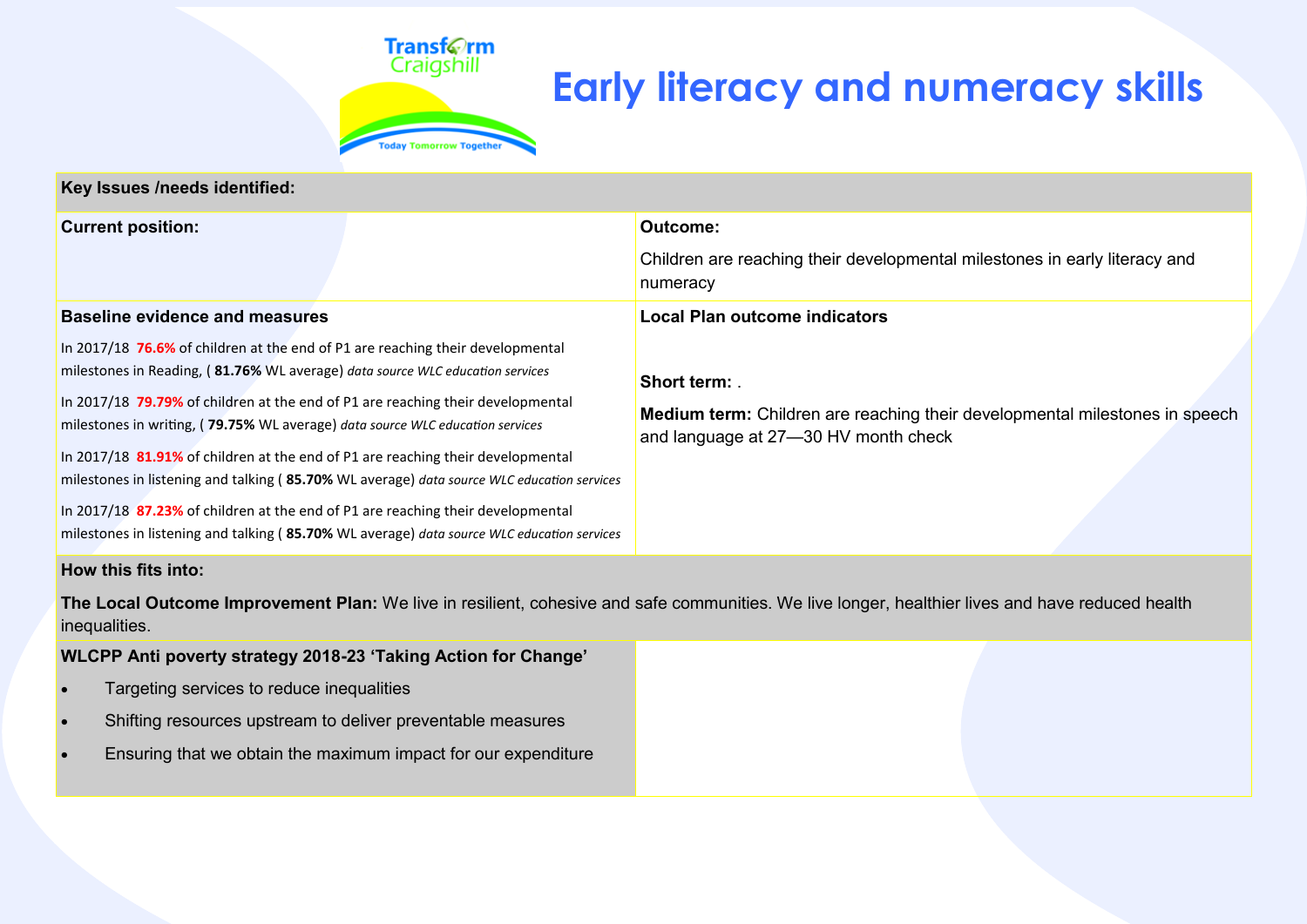

### **early literacy and numeracy**

| <b>Outcome required</b>                                                                                       | What do we need to<br>do                                                                                                                  | How are we going to do it                                                                                                                                                                                                                                                                         | What do we need<br>(resources) to do it                                                  | Who is going to do it                                                              | <b>Timeframe</b> | How will we know we are succeeding? out-<br>come indicator/outputs        |
|---------------------------------------------------------------------------------------------------------------|-------------------------------------------------------------------------------------------------------------------------------------------|---------------------------------------------------------------------------------------------------------------------------------------------------------------------------------------------------------------------------------------------------------------------------------------------------|------------------------------------------------------------------------------------------|------------------------------------------------------------------------------------|------------------|---------------------------------------------------------------------------|
| Children are ready<br>for school and reach-<br>ing their early litera-<br>cy and numeracy<br>milestones at p1 | Enable all almond<br>housing tenant to<br>have the opportunity<br>to take up the Imagi-<br>nation library books<br>for children 0-5 years | Registering at the daisy<br>has a column on the form<br>to ask if they are almond<br>housing tenants<br>Ask in the playgroup for it<br>to be on the registration<br>form<br>Create a referral pathway<br>to enable the Imagination<br>project to access Daisy<br>clients and increase up-<br>take | admin<br>Create a dialogue<br>between agencies<br>and create a clear<br>workable pathway | Almond housing,<br>Daisy Drop In, Daisy<br>playgroup<br>Daisy, Almond hous-<br>ing | September 2018   | Increase uptake of the imagination project<br>with almond housing tenants |
|                                                                                                               |                                                                                                                                           |                                                                                                                                                                                                                                                                                                   |                                                                                          |                                                                                    |                  |                                                                           |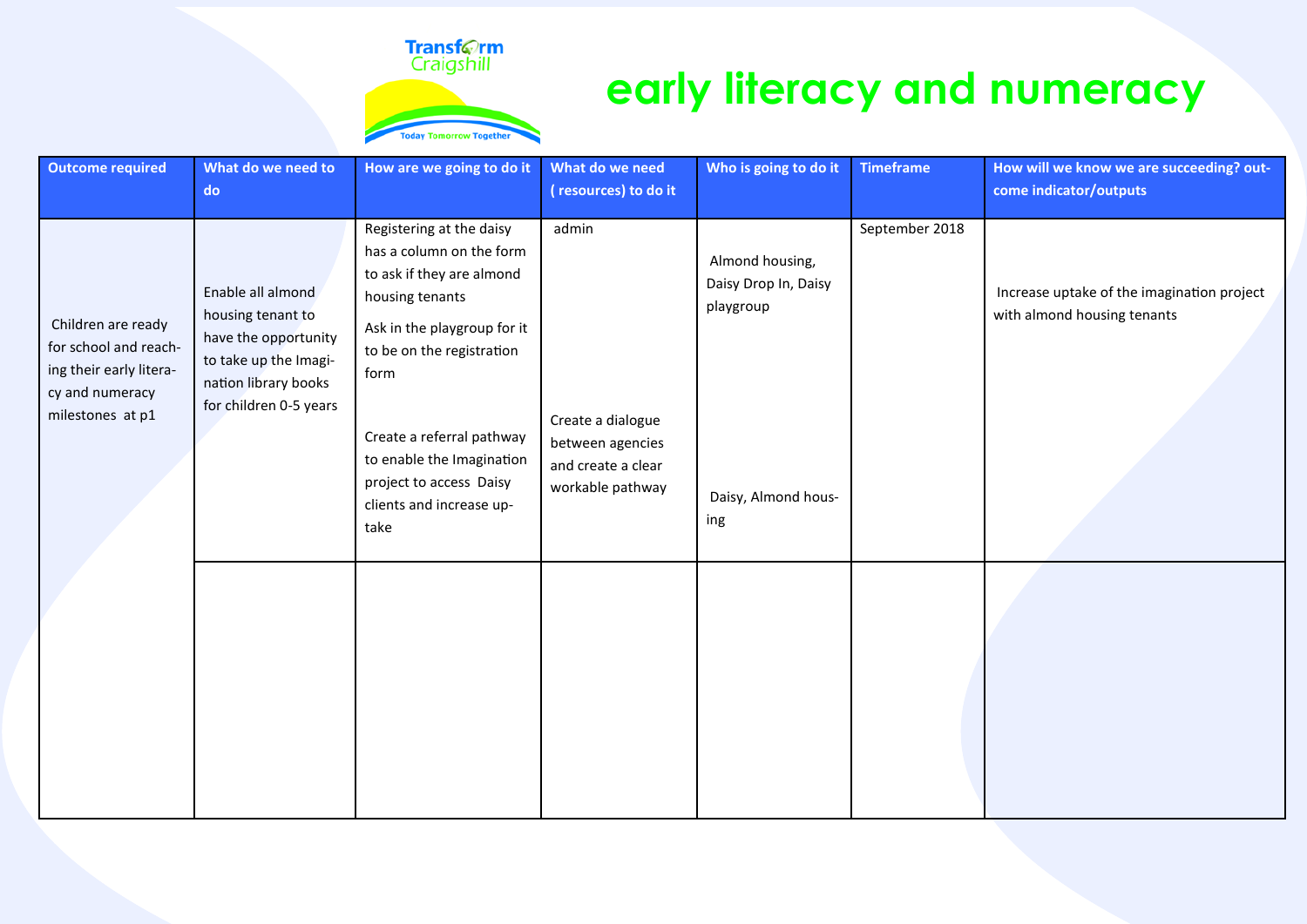# **Mapping: early literacy and numeracy**

| Services/organisations | Monday | <b>Tuesday</b> | Wednesday Thursday | Friday | <b>Saturday</b> | Sunday |
|------------------------|--------|----------------|--------------------|--------|-----------------|--------|
|                        |        |                |                    |        |                 |        |
|                        |        |                |                    |        |                 |        |
|                        |        |                |                    |        |                 |        |
|                        |        |                |                    |        |                 |        |
|                        |        |                |                    |        |                 |        |
|                        |        |                |                    |        |                 |        |
|                        |        |                |                    |        |                 |        |
|                        |        |                |                    |        |                 |        |
|                        |        |                |                    |        |                 |        |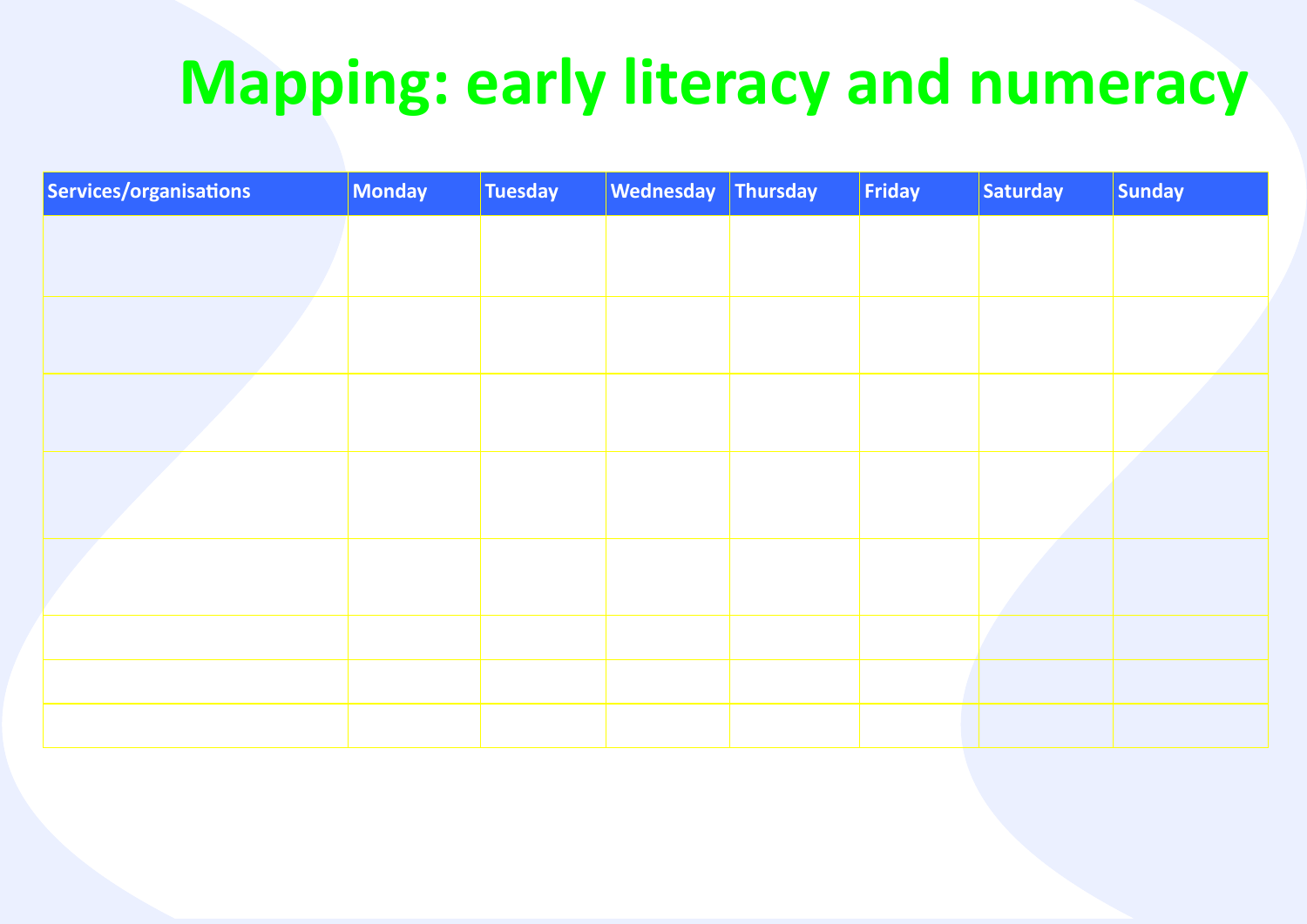#### **Opportunities for positive life experiences for children**

| Key Issues /needs identified: positive life experiences for children |                                                                            |  |  |  |
|----------------------------------------------------------------------|----------------------------------------------------------------------------|--|--|--|
| <b>Current position:</b>                                             | Outcome:                                                                   |  |  |  |
| <b>Baseline evidence and measures</b>                                | Local Plan outcome indicators<br><b>Short term:</b><br><b>Medium term:</b> |  |  |  |

**How this fits into:**

**The Local Outcome Improvement Plan:** We live in resilient, cohesive and safe communities. We live longer, healthier lives and have reduced health inequalities.

**WLCPP Anti poverty strategy 2018-23 'Taking Action for Change'** 

- Targeting services to reduce inequalities
- Shifting resources upstream to deliver preventable measures
- Ensuring that we obtain the maximum impact for our expenditure